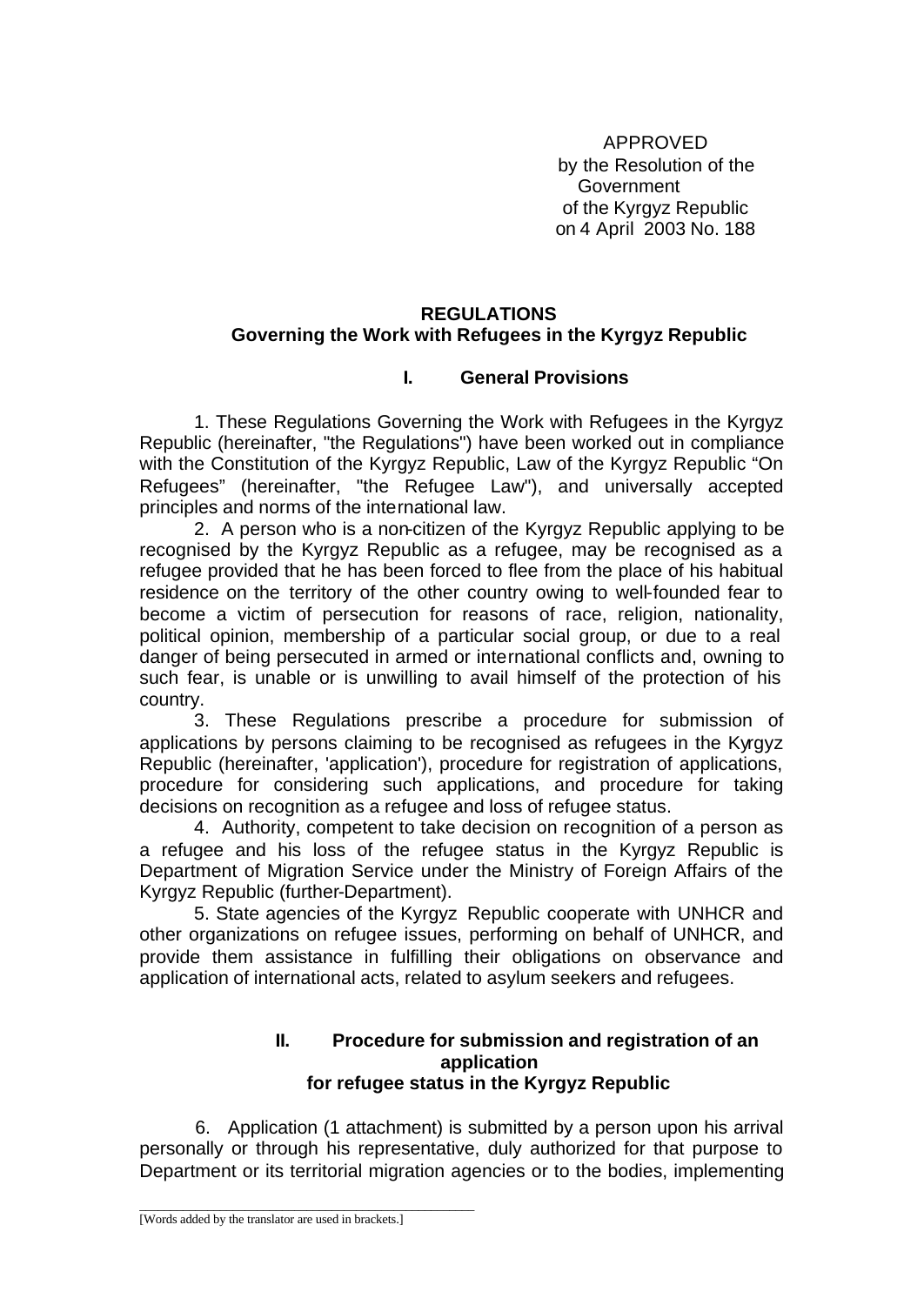the immigration control at the ports of entry at the state border (furtherimmigration control agencies):

- persons, present on the territory of the Kyrgyz Republic should file their applications for refugee status with the Department or with its territorial migration agencies;

- persons, applying at the ports of entry at the state border when going through border control should file their applications for refugee status with immigration control bodies.

7. In order to file his application for refugee status, an applicant should possess identity documents for himself and members of his household. Should an applicant claim to have no identity papers, he ought to submit documents that would explain reasons for their absence, and his personal data would be written down according to his words.

Absence of the identity documents of the applicants is not a ground for denying in registration of the application.

8. In case of submission of the application by a person, who have arrived to the Kyrgyz Republic without proper entry permission, identity document, or with forged document, immigration control agencies, who have received an application, allocate him in a place of temporary allocation, *at the point of entry at the state border* with the purpose of:

- establishment and identification of a person;

- clarification of the circumstances, on which the application for refugee status is based;

- Carrying out of investigations, in cases of destruction of the identity documents or use of forged documents;

Maintenance of national security and protection of public order.

#### *At the same time, immigration control agencies inform Department or its territorial agency about allocation of a person, who have submited an application, to a place of temporary allocation.*

Tenure of the applicant in the places of temporary allocation should not exceed 72 hours.

9. Application for refugee status, submitted to immigration control agencies, with the copies of the documents shall be forwarded within ten working days upon receipt to Department or its closest territorial agency. Officers of the immigration control bodies should inform applicants of an address of the migration agency where their applications would be delivered and also the date when they would be delivered.

10. On the basis of documents submitted, the Department and territorial immigration agencies should register applications in a registry of persons requesting refugee status in the Kyrgyz Republic (Annex 2, hereinafter, 'the registry').

For the purposes of the following determination of refugee status, copies of passport and other identity documents are taken. Other presented documents and materials, confirming the validity of the application, shall be attached to the original application.

11. For each person who has filed his application for refugee status, the Department should fill out one copy, and territorial migration agencies two copies, of a registration card for records (Annex 3, hereinafter, 'record card'). One copy of record sheet is sent to Department by territorial agency.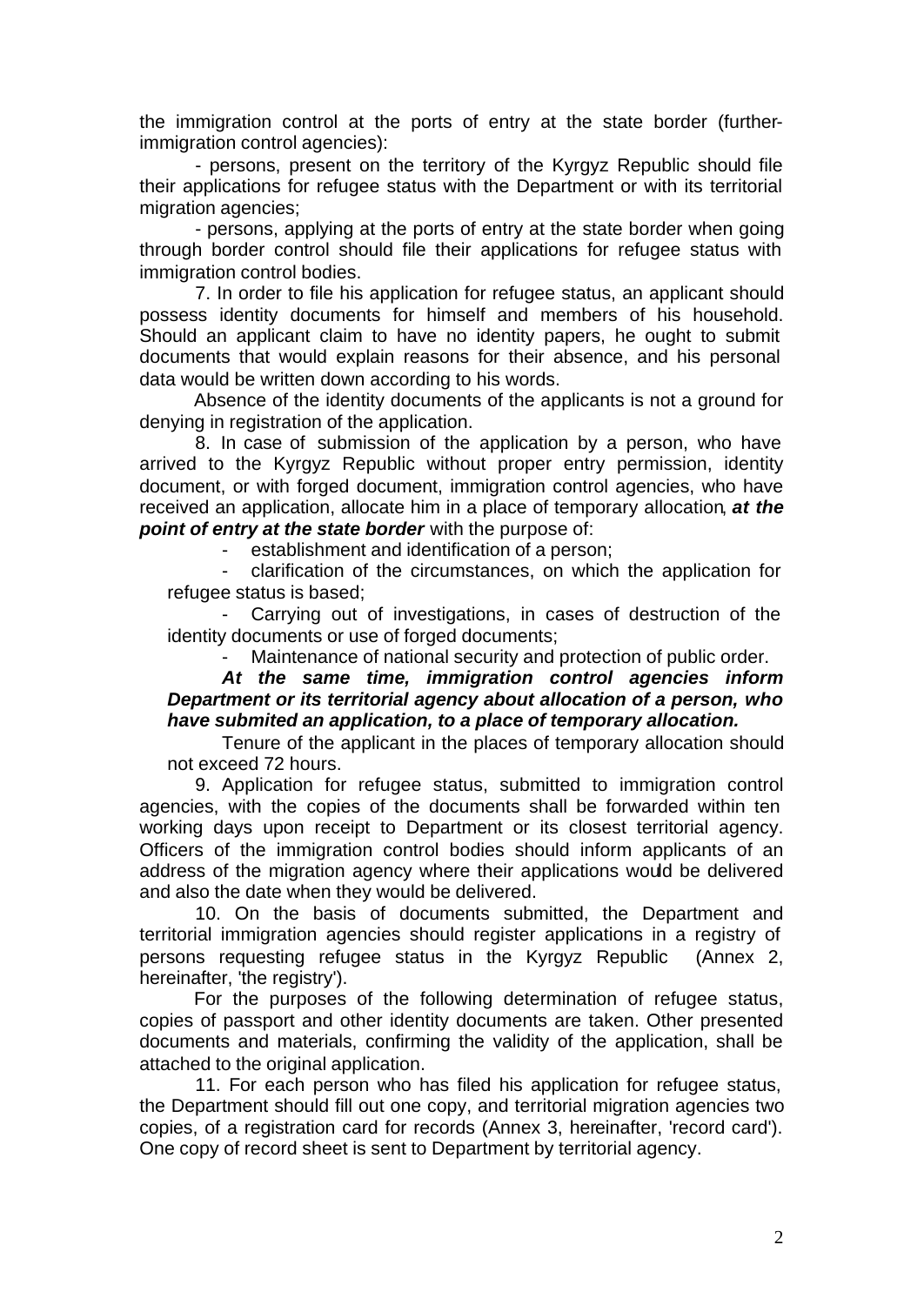12. When registering an application, appropriate marks should be made in the registry and in the record card, and a certificate of registration of the application should be issued to the applicant (hereinafter, 'certificate'), which would certify the identity of the person requesting refugee status and *serve as a basis for registration of this person during 5 days in Interior bodies of the Kyrgyz Republic.* The certificate should be signed by a Director of the Department or by a head of the territorial migration agency, and confirmed by a seal of the agency.

13. A certificate is issued for a period of three months*. In case if identity of an applicant or determination of facts, which require confirmation, are not finished, decision on recognition as a refugee is postpones until such is known, certificate is porlonged, but no longer than for 1 year.* 

14. In the event of an emergency mass influx of persons claiming the refugee status, immigration control bodies should immediately notify the Department or a territorial migration agency. Following such notification, officers of the Department or the territorial migration agency should set out for such immigration control body in order to register the said applicants on the spot and issue *certificate* or registration card of a refugee. (Government Decree No. 61 from 15.10.01)

15. Upon the registration of the application and issuance of the certificate, the Department or the territorial migration agency should inform the applicant of a general procedure for consideration of his application, and with rights and duties.

16. Whenever due to certain physical disabilities, sickness, or any other reasons an applicant for refugee status may not sign the application personally, it may be signed, by his order, by another person in the presence of the applicant and the officer with whom the application is being filed. The officer shall make a note in the application that it has been signed by another person on behalf of the applicant, and he should specify the reasons owning to which the applicant was not able to sign his application personally and the proxy's passport data and address of his residence.

17. Every member of the household who has attained to the age of eighteen years and who has arrived together with the applicant should file a separate application. Information about persons who has not attained to the age of eighteen years and who have arrived as a member of the household of the persons requesting refugee status, should be included in the application of either parent; should there be no parents - information about the minor should be included in the application of his lawful representative or in the application of any of the members of his household who has attained to the age of eighteen years and who has voluntary assumed the responsibility for the behaviour, care, and upbringing of the member of the household, who has not attained to the age of eighteen. Application materials of all members of the same household should go on the same file.

18. Should a spouse or an unmarried underaged child who are members of the household of the person, whose application has already been registered or who has already been granted the refugee status, enter the Kyrgyz Republic separately and file their applications for the purpose of family unity, the applicants should present documentary proof of them being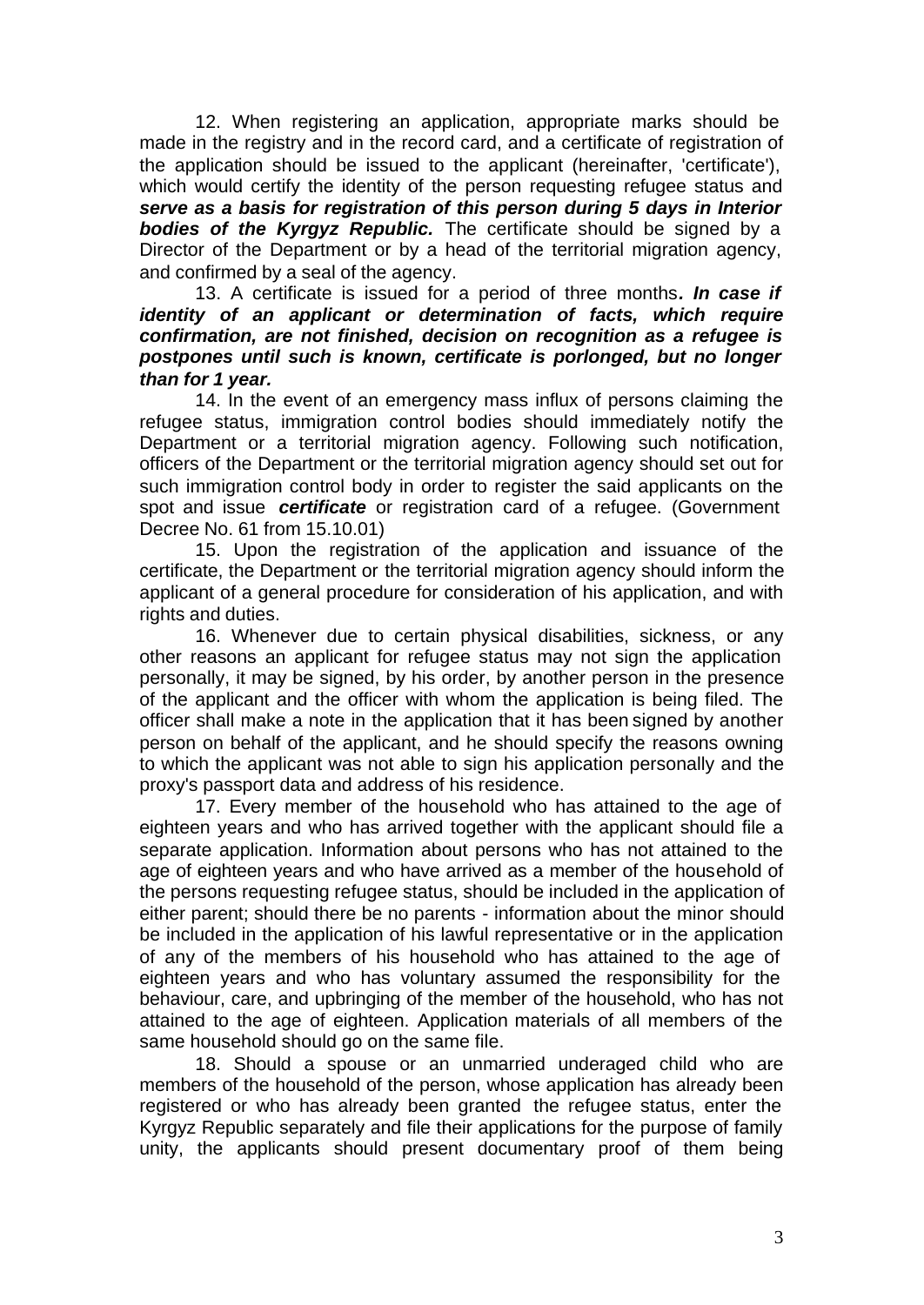members of the same household. On their applications, such applicants should state 'family unity' as the reason for leaving their country.

19. Persons who have not attained to the age of eighteen years, but who are married, should file their applications for refugee status on the general grounds.

20. Should a person be unable, due to the state of his health or on another valid excuse, to personally file his application for refugee status, his authorised representative may file the application on his behalf. In this case, the application should be accompanied with a medical or other justifying document of the represented person that would certify the impossibility for the applicant to personally file his application, and a properly formalised power of attorney that would confirm the credentials of the representative. In the registry, below the applicant's name, there should be written down, as a note, data about the authorised representative (last name, name, citizenship, address of his place of residence, telephone, and who has certified his credentials). The application so filed by the applicant's representative should be considered in proper manner only following the appearance of the applicant in person before the Department or the territorial migration agency.

# **III. Consideration of Applications for Refugee Status**

21. The procedure of consideration of an application includes:

- *interview with the applicant;*

- *assessment of results of the interview;*

verification of authenticity of documents presented and *validity of information provided;*

### - *Preparation of conclusion on results of the consideration of the application;*

### - *Taking decision on recognition as a refugee.*

22. Applications of unaccompanied minors are considered taking into account their best interests.

Department and its territorial agencies jointly with UNHCR assist in protection of unaccompanied minors and provide them assistance in establishment of place of residence of their parents or other family members with the purpose of family re-unification with his family.

23. Should a person who has not attained to the age of eighteen years and who has entered the Kyrgyz Republic unaccompanied by his lawful representatives (parents, adoptive parents, trustees, guardians) qualify for refugee status, there shall be taken measures in order to assign such applicant to guardianship and trusteeship authorities. The guardianship and trusteeship authorities should provide for the staying of the minor in the Kyrgyz Republic in compliance with a statutory procedure envisaged for children left without care of the parents, and they should directly participate in the consideration of the application and promote a decision that will be in the applicant's best interests.

24. Applications of persons duly recognised incapable that have been filed by their lawful representatives should be considered with an allowance for a medical report concerning mental examination of the applicant, which should provide information on the nature and degree of mental disturbance and should assess the applicant's mental ability to furnish evidence and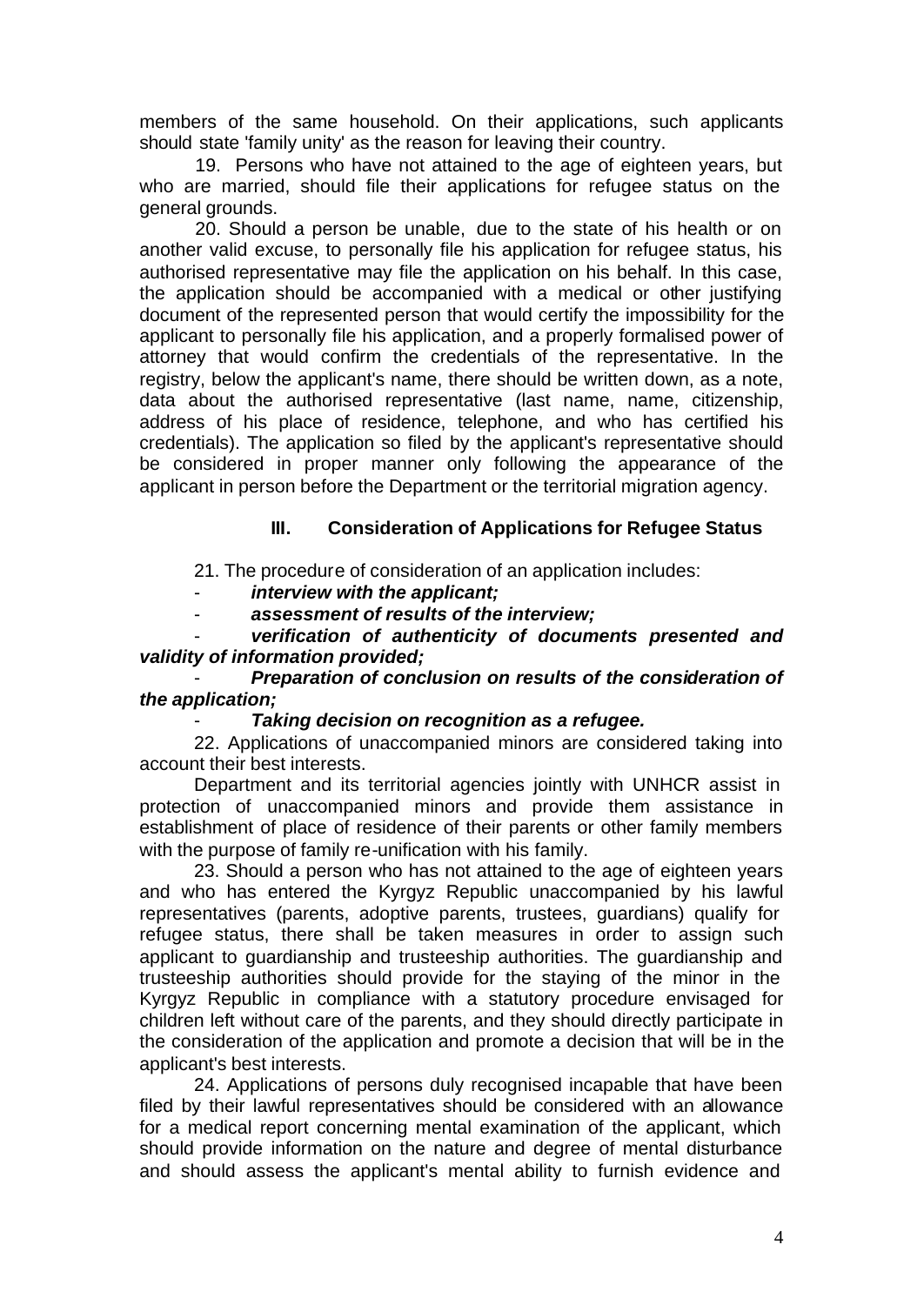represent data and facts pertaining to his application in a conscious and reliable manner.

 25. Where there are indications that the fear of persecution expressed by the applicant may be clinical symptoms of mental illness, in arriving at a decision, other sources of information should be examined and available witnesses should be interviewed: relatives, friends, or his lawful representative, if one has been appointed.

 26. Where in the course of mental examination of the applicant by a specialised medical institution the latter concludes that the applicant suffers mental illness (disturbance) which makes him incapable of being responsible for his actions and for his behaviour, and where it is impossible to use other sources of information in order to assess whether the applicant's fear of persecution is well-founded, the Department or the territorial migration agency should take a reasoned decision to terminate the consideration process in respect of the applicant's request until his recovery. Where the applicant is unaccompanied by his lawful representative, the Department or the territorial migration agency should notify the guardianship and trusteeship authorities of the decision to terminate the consideration process in respect of the applicant's application and should send them a copy of the medical report concerning the mental examination of the applicant so that the guardianship and trusteeship authorities would provide for a further protection of rights of such person in the territory of the Kyrgyz Republic.

27. During the consideration of the application for refugee status, applicant is supposed to be situated on the territory of the Kyrgyz Republic until the final decision on his application.

If an applicant during the consideration process informs of his intention to leave the territory of the Kyrgyz Republic for the purpose of taking up a permanent residence, he is supposed to lodge a notice of waiver of a further consideration of his application. On exceptional cases, the applicant can leave the territory of the Kyrgyz Republic for temporary residence *up to 6 months*, after he applies with corresponding application to Department or its territorial agencies. *Period of temporary residence out of the Kyrgyz Republic is not included into general term of consideration of the application. Upon departure of an applicant for temporary residence, Department or its territorial agency suspends consideration of an application until arrival of the applicant to the Kyrgyz Republic.* 

28. Having analysed all available materials and documents, the [examining] officer of the Department or of the territorial migration agency should prepare a well founded conclusion on whether it is possible or impossible to satisfy the application with reference to pertinent articles of the Refugee Law.

29. Case materials, which were processed by a territorial migration agency in accordance with office protocol, shall be sent during three days to the Department so that the latter could undertake a further consideration process and take a decision on whether to accord the status of refugee to the applicant or to refuse him such. The date when the materials were sent to the Department should be indicated in the record card. Then, the record card should be placed into a card folder of applicants whose cases are under consideration of the Department.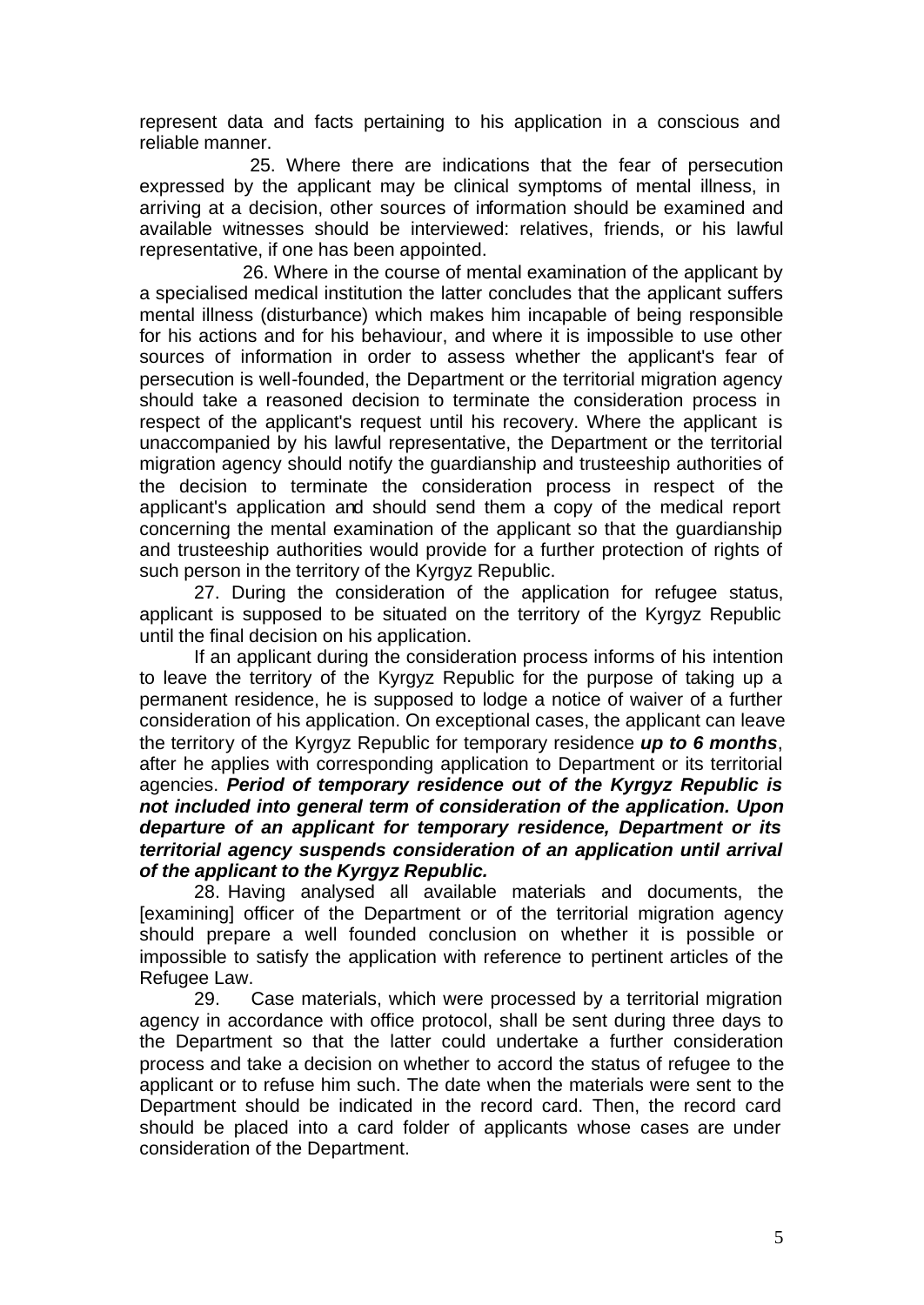*30. A structural division of the Department on working with refugees should perform an overall analysis of presented materials on an applicant's case and draft decision on recognition as a refugee or rejection to recognise as a refugee. Prepared draft decision with the case materials are presented to the Director of Department for his approval, and in case of his absence- to a person, carrying out his duties.* 

*31. The Department should send the considered case file of the person accorded the status of refugee (hereinafter, 'refugee') along with the decision and refugee card to the territorial migration agency by courier or special means of communication.*

*32.The Department or the territorial migration agency should inform the applicant in writing of according him the status of refugee.*

*33.The Department or the territorial migration agency should issue a refugee certificate to the person who has been recognised as a refugee. Simultaneously, the refugee should turn in his application registration certificate, which should be enclosed in his personal file.*

*34.Where a decision to refuse the status of refugee for the applicant is taken, the Department should fax a copy of such decision to the territorial migration agency in order to comply with the terms of notifying the applicant of the decision taken. The personal file of the applicant along with the decision to refuse the status of refugee for the applicant should be sent to the territorial migration agency by courier or special means of communication.*

*35.Within three days following the day when the decision to refuse the status of refugee for the applicant was taken, the Department or the [pertinent] territorial migration agency should hand such a notice to the applicant himself against receipt.* 

*36.Where the applicant has been refused the status of refugee, the Department or the territorial migration agency should indicate, in the notice, grounds for the refusal and procedure for appealing against the decision taken.*

### **IV. Interviewing an Applicant for Refugee Status**

37. An interview with an applicant is purposed to determine the well foundedness of his application for refugee status, to obtain information for the assessment of statements and reliability of data provided by the applicant.

38. An interview should be conducted in a separate room where no outsiders should be admitted. Where the applicant does not have a command of the state or official languages and the interviewer does not have a command of a language understandable for the applicant; issue on inviting an interpreter should be decided.

39. The Department or the territorial migration agency may invite an interpreter, or, if the applicant does not trust the interpreter, which was invited by the Department or the territorial migration agency, by the applicant himself. In the presence of the officer, conducting the interview, and the interpreter, the applicant should fill in a request form for an interpreter (Annex 5).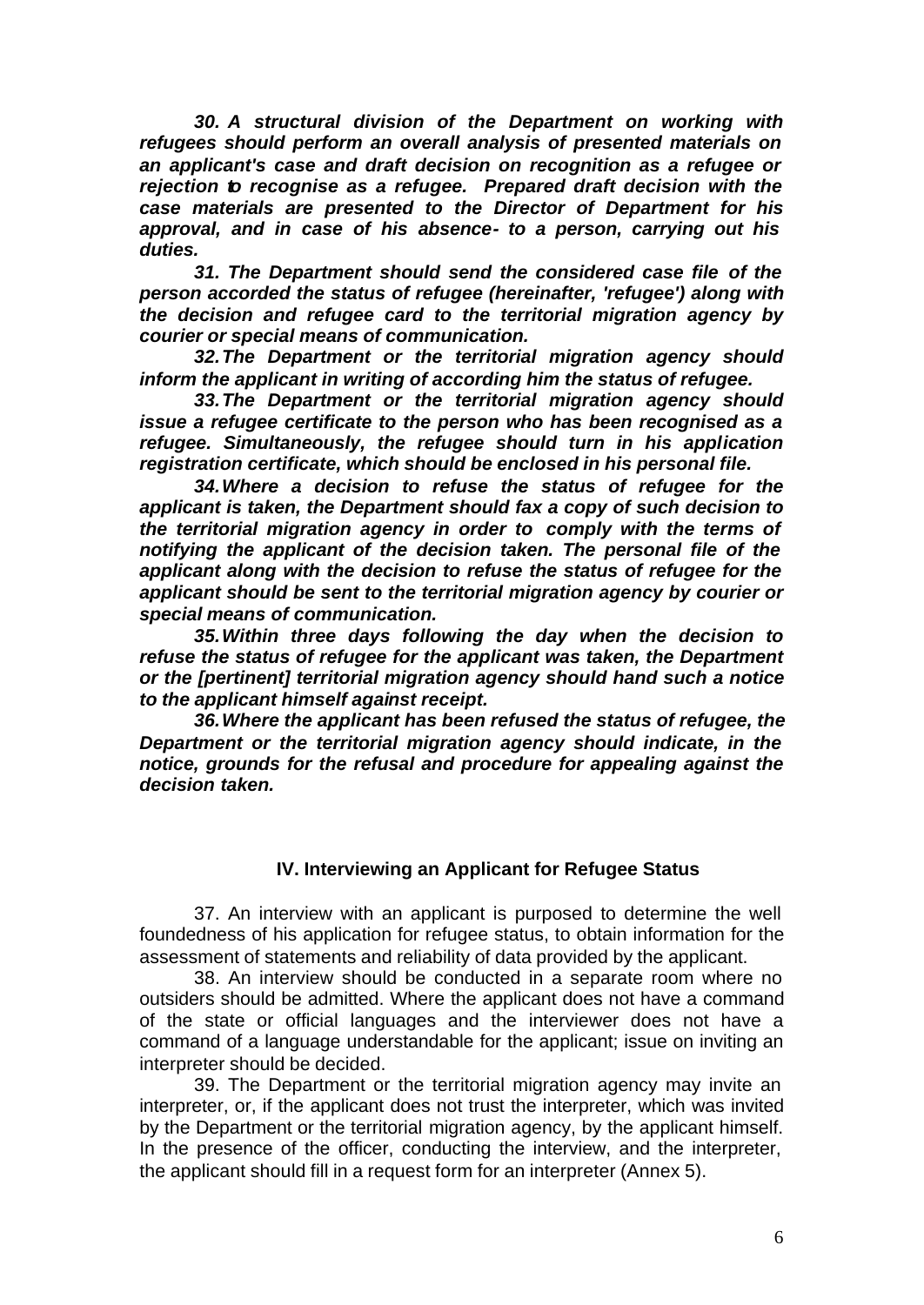40. Information obtained in the course of the interview may not be subject to disclosure and it may not be communicated to authorities of the country of the applicant or to other persons without his prior consent.

41. The applicant should present full and objective information. He should present reasons, which became grounds to look for asylum. Information. Information about the place of residence, route, places and duration of staying in other countries shall be deemed mandatory.

42. Where an applicant who has no identity documents is interviewed, he should furnish facts and evidence that would prove his identity.

43. The interviewing officer of the Department or the territorial migration agency should record data obtained in the course of the interview in a questionnaire form.

44. Having filled out the questionnaire, the interviewing officer of the Department or of the territorial migration agency should let the applicant read it personally, interpreter's assistance or with representative of guardianship agency's assistance. The filled-out questionnaire should be signed by the applicant, interpreter, if he has been involved into the interview, a representative of the guardianship and trusteeship authorities, if present, and the interviewing officer of the Department or the territorial migration agency, and the date of the interview should be indicated.

45. Where a person who has not attained to the age of eighteen years and who has entered the Kyrgyz Republic unaccompanied by his lawful representatives (parents, adoptive parents, trustees, guardians) is to be interviewed, the Department or the territorial migration agency should invite a representative of the guardianship and trusteeship authorities to participate in the interview.

*46. In case of necessity, additional interview is conducted. During the interview protocol of an additional interview is filled, each page of which is signed by an applicant, officer of the Department or the territorial agency. Protocol of an additional interview is attached to case materials.* 

### **VI. Loss/Revocation of Refugee Status**

47. A person may lose his refugee status, in the event of occurrence of any of the circumstances, envisaged in Article 10 of "Law on Refugees".

48. Decisions of loss/revocation of refugee status may be initiated by the structural division of the Department for working with refugees, its territorial migration agencies, national security bodies, and by bodies of the interior, should they detect, in respect of refugees, circumstances that fall within the terms for loss/revocation of refugee status *in accordance with the article 10 of the Refuge Law*, they may lodge an appropriate proposal in the Department.

49. Upon receiving such proposal, the Department should request the territorial migration agency for the personal file of the refugee. If necessary, the Department may request for additional documents or for information from the body that has lodged such proposal.

50. Having examined furnished materials, but no later than one month prior to the date when a decision of loss/revocation is to be taken, the Department should notify the refugee in writing of the submitted proposal and